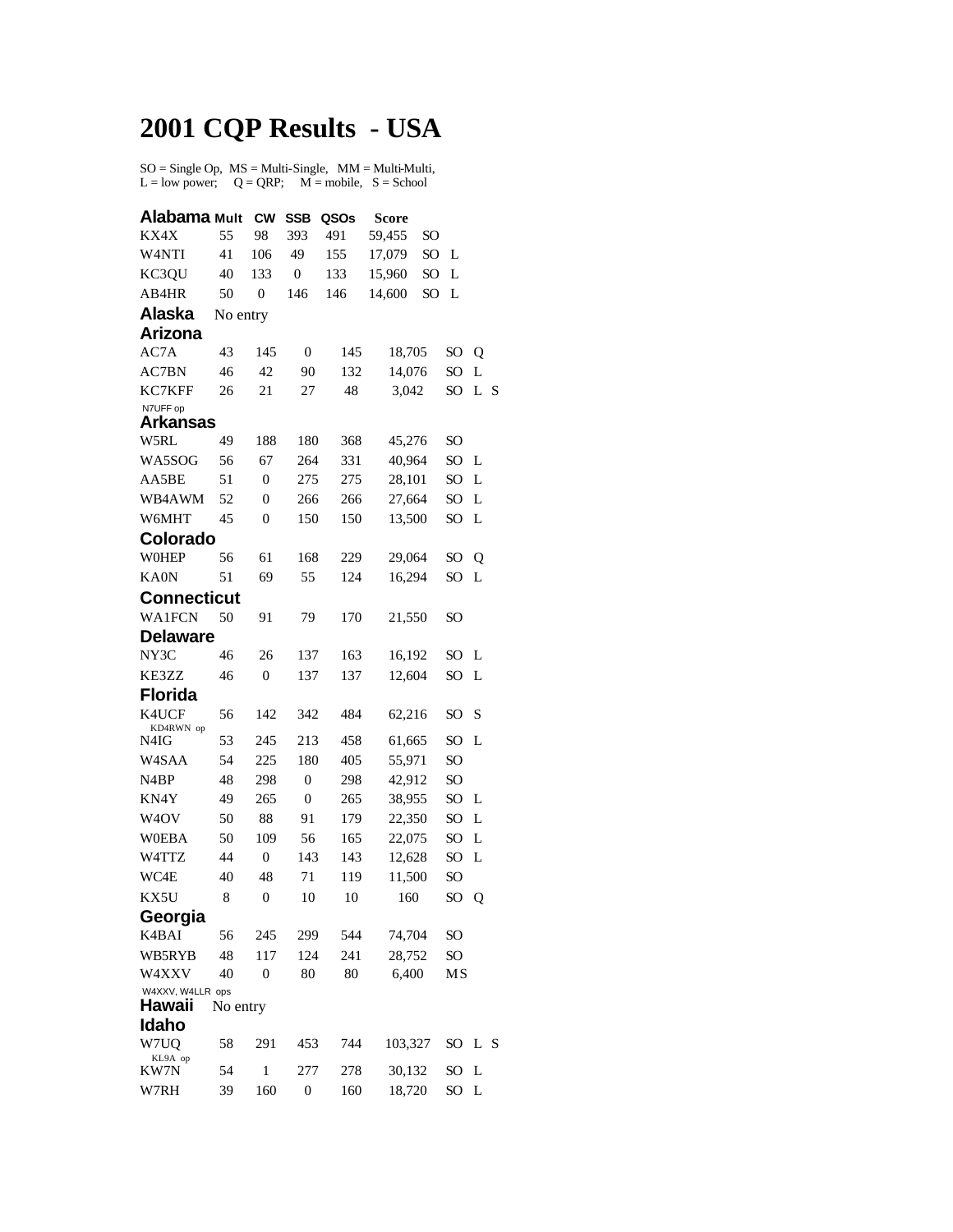| <b>Illinois</b>          |    |                  |                  |     |         |                 |     |   |
|--------------------------|----|------------------|------------------|-----|---------|-----------------|-----|---|
| K9ZO                     | 58 | 254              | 558              | 812 | 108,924 | SO              |     |   |
| <b>WA0AVL</b>            | 58 | 189              | 387              | 576 | 77,865  | SO              |     |   |
| K9WA                     | 50 | 318              | $\boldsymbol{0}$ | 318 | 47,700  | SO <sub>1</sub> | L   |   |
| N9NT                     | 52 | 151              | 226              | 377 | 47,060  | SO <sub>1</sub> | L   |   |
| W3HDH                    | 47 | 208              | 170              | 378 | 45,378  | SO              | L   |   |
| K9CW                     | 48 | 235              | $\boldsymbol{0}$ | 235 | 33,912  | SO              | L   |   |
| W9OBG                    | 52 | $\boldsymbol{0}$ | 183              | 183 | 19,032  | SO              | L   |   |
| N9UC                     | 49 | 29               | 119              | 148 | 15,974  | SO              |     | S |
| WO9S op<br>N9LZ          | 48 | $\boldsymbol{0}$ | 162              | 162 | 15,552  | SO              | L   |   |
| KD0AV                    | 36 | 84               | 38               | 122 | 11,844  | SO              |     |   |
| W9FF                     | 36 | 100              | $\boldsymbol{0}$ | 100 | 10,800  | SO              | L   |   |
| W9LNQ                    | 37 | 40               | 32               | 72  | 6,808   | SO              | L   |   |
| N9ALC                    | 25 | $\boldsymbol{0}$ | 25               | 25  | 1,250   | SO              | L   |   |
| N9WW                     | 16 | $\overline{c}$   | 23               | 25  | 832     | SO              | Q   |   |
| <b>Indiana</b>           |    |                  |                  |     |         |                 |     |   |
| KE9I                     | 58 | 266              | 548              | 814 | 109,852 | SO <sub>1</sub> |     |   |
| WT9U                     | 57 | 105              | 177              | 282 | 38,218  | SO <sub>1</sub> | L   |   |
| KJ9C                     | 43 | 191              | $\boldsymbol{0}$ | 191 | 24,703  | SO              | L   |   |
| N9LF                     | 53 | $\boldsymbol{0}$ | 200              | 200 | 21,200  | SO <sub>1</sub> |     |   |
| W9YB                     | 48 | $\overline{0}$   | 142              | 142 | 13,632  | SO              | L   | S |
| K9DIY                    | 28 | 6                | 38               | 44  | 2,632   | SO              | Q   |   |
| K9JWI                    | 48 | 212              | $\boldsymbol{0}$ | 212 | 30,528  |                 |     |   |
| Iowa                     |    |                  |                  |     |         |                 |     |   |
| N <sub>0</sub> AC        | 56 | 353              | 443              | 796 | 108,976 | SO              |     |   |
| <b>KC0GM</b>             | 54 | $\boldsymbol{0}$ | 160              | 160 | 17,280  | SO <sub>1</sub> | L   |   |
| <b>Kansas</b>            |    |                  |                  |     |         |                 |     |   |
| <b>W0BR</b>              | 54 | 84               | 336              | 420 | 49,950  | SO <sub>1</sub> |     |   |
| <b>KB0MZG</b>            | 47 | 1                | 315              | 316 | 29,868  | SO              | L   |   |
| <b>WB0YJT</b>            | 49 | $\boldsymbol{0}$ | 194              | 194 | 19,012  | SO <sub>1</sub> | Q   |   |
| N0QE                     | 47 | 12               | 138              | 150 | 14,734  | SO              |     |   |
| WA5SWN                   | 40 | $\boldsymbol{0}$ | 76               | 76  | 6,080   | SO              | L   |   |
| Kentucky                 |    |                  |                  |     |         |                 |     |   |
| KM4FO                    | 54 | 168              | 191              | 359 | 47,925  | SO <sub>1</sub> | L   |   |
| K4BAM                    | 43 | 93               | 43               | 136 | 15,695  | SO              | L   |   |
| I ouisiana               |    |                  |                  |     |         |                 |     |   |
| N5II                     | 55 | 138              | 334              | 472 | 59,510  | SO L            |     |   |
| N5YE                     | 56 | 14               | 404              | 418 | 47,600  | SO <sub>1</sub> | L   |   |
| <b>Maine</b>             |    |                  |                  |     |         |                 |     |   |
| NY1S                     | 55 | 241              | 222              | 463 | 64,267  | SO              |     |   |
| <b>Maryland</b><br>K4MUT | 52 | 121              | 140              | 261 | 33,566  | SO L            |     |   |
| <b>Massachusetts</b>     |    |                  |                  |     |         |                 |     |   |
| K1HT                     | 52 | 129              | 148              | 277 | 35,594  | SO.             | L   |   |
| W1AF                     | 40 | $\overline{c}$   | 76               | 78  | 6,320   | SO              | L S |   |
| N1QZY op                 |    |                  |                  |     |         |                 |     |   |
| AD1C                     | 24 | 17               | 20               | 37  | 2,208   | SO              |     |   |
| <b>Michigan</b>          |    |                  |                  |     |         |                 |     |   |
| W8MJ                     | 57 | 322              | 570              | 892 | 120,099 | SO L            |     |   |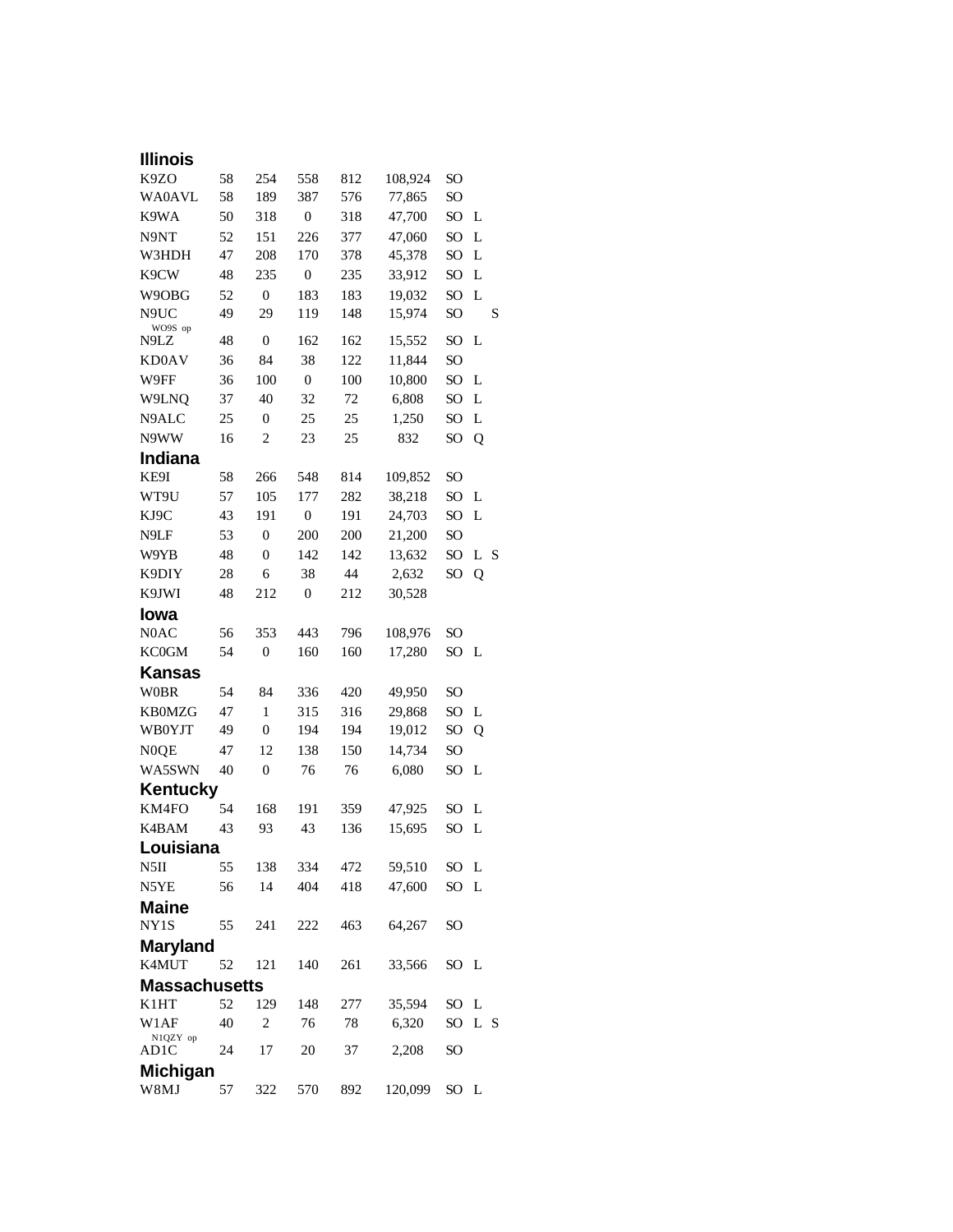| K8KS                          | 56       | 261              | 386                     | 647        | 87,080           | SO                    | L |   |
|-------------------------------|----------|------------------|-------------------------|------------|------------------|-----------------------|---|---|
| K8IR                          | 52       | 162              | 195                     | 357        | 45,682           | SO                    | L |   |
| N8CN                          | 52       | $\boldsymbol{0}$ | 194                     | 194        | 20,228           | SO                    | L |   |
| W8WVU                         | 39       | 110              | $\boldsymbol{0}$        | 110        | 12,870           | SO                    | L |   |
| N8NX                          | 40       | 27               | 86                      | 113        | 10,120           | SO                    | L |   |
| W8VJW                         | 37       | 88               | $\boldsymbol{0}$        | 88         | 9,768            | SO                    | L |   |
| KT8X                          | 38       | 43               | 62                      | 105        | 9,614            | SO                    | L |   |
| W8RU                          | 34       | 58               | 24                      | 82         | 7,548            | SO                    | L |   |
| WX3M                          | 33       | 50               | 17                      | 67         | 6,121            | SO                    | L |   |
| <b>Minnesota</b>              |          |                  |                         |            |                  |                       |   |   |
| <b>NOHJZ</b>                  | 58       | 131              | 451                     | 582        | 75,110           | SO                    |   |   |
| K <sub>0</sub> A <sub>D</sub> | 48       | 117              | 80                      | 197        | 24,600           | SO <sub>1</sub>       |   |   |
| <b>NOJVR</b>                  | 46       | $\boldsymbol{0}$ | 122                     | 122        | 11,224           | SO                    | L |   |
| W6DQ                          | 45       | $\boldsymbol{0}$ | 119                     | 119        | 10,755           | SO                    | L |   |
| AK7J                          | 16       | 16               | $\boldsymbol{0}$        | 16         | 768              | SO                    | L |   |
| <b>Mississippi</b>            |          |                  |                         |            |                  |                       |   |   |
| N5KGY                         | 53       | $\boldsymbol{0}$ | 230                     | 230        | 24,380           | SO <sub>1</sub>       | L |   |
| <b>Missouri</b>               |          |                  |                         |            |                  |                       |   |   |
| K0OU                          | 56       | 250              | 244                     | 494        | 69,328           | SO                    |   |   |
| <b>K0JPL</b>                  | 55       | 260              | 233                     | 493        | 68,530           | SO                    |   |   |
| <b>K0TPY</b>                  | 51       | 221              | 90                      | 311        | 43,044           | SO                    | L |   |
| K0GSV                         | 55       | 164              | 130                     | 294        | 41,442           | SO <sub>1</sub>       | L |   |
| <b>K0LWV</b>                  | 38       | 33               | 60                      | 93         | 8,322            | SO                    | L |   |
| <b>K0YIP</b>                  | 55       | 29               | 24                      | 53         | 7,480            | SO                    | L |   |
| <b>KF0UN</b>                  | 38       | $\boldsymbol{0}$ | 56                      | 56         | 4,294            | SO                    | L |   |
| WA0OTV                        | 18       | 19               | $\overline{4}$          | 23         | 1,170            | SO                    |   |   |
| <b>Montana</b>                |          | No entry         |                         |            |                  |                       |   |   |
| Nebraska                      |          |                  |                         |            |                  |                       |   |   |
| N0WY                          | 54       | $\boldsymbol{0}$ | 418                     | 418        | 45,198           | SO <sub>1</sub>       | L |   |
| <b>Nevada</b>                 |          |                  |                         |            |                  |                       |   |   |
| K7NV                          | 48       | 157              | 95                      | 252        | 31,728           | SO                    | L |   |
| N7ZT                          | 48       | $\overline{0}$   | 99                      | 99         | 9,504            | SO                    |   |   |
| K7QE                          | 38       | $\boldsymbol{0}$ | 85                      | 85         | 6,460            | SO                    |   |   |
| <b>New Hampshire</b>          |          |                  |                         |            |                  |                       |   |   |
| N1TT                          | 53       | 138              | 219                     | 357        | 45,156           | <b>SO</b>             | L |   |
| AA1CA                         | 37       | 137              | $\mathbf{0}$            | 137        | 15,207           | SO <sub></sub>        | Q |   |
| New Jersey                    |          |                  |                         |            |                  |                       |   |   |
| W2LE                          | 53       | 128              | 172                     | 300        | 38,637           | SO                    |   |   |
| W2YR                          |          |                  |                         |            |                  |                       |   |   |
|                               | 49       | 38               | 188                     | 226        | 24,132           | SO                    |   |   |
| W2CVW                         | 40       | 139              | $\boldsymbol{0}$        | 139        | 16,680           | SO                    | L |   |
| W2UDT                         | 42       | 32               | 74                      | 106        | 10,290           | SO <sub>1</sub>       |   |   |
| WA2BMH                        | 40       | 44               | 32                      | 76         | 7,840            | SO                    |   |   |
| KV2M                          | 46       | $\overline{0}$   | 78                      | 78         | 7,176            | SO                    | L |   |
| <b>K2EWA</b>                  | 21       | $\boldsymbol{0}$ | 46                      | 46         | 1,932            | SO                    | L |   |
| <b>New Mexico</b>             |          |                  |                         |            |                  |                       |   |   |
| K5XY                          | 14       | 0                | 19                      | 19         | 532              | SO                    | L | M |
| KC5ORO                        | 28       | 0                | 37                      | 37         | 2,100            | MS                    |   | S |
| AC5TS, KD5IRG ops             |          |                  |                         |            |                  |                       |   |   |
| New York                      |          |                  |                         |            |                  |                       |   |   |
| <b>WA1KKM</b>                 | 57       | 280              | 272                     | 552        | 78,888           | SO                    |   |   |
| K <sub>2</sub> SX<br>NA2X     | 56<br>48 | 216<br>182       | 222<br>$\boldsymbol{0}$ | 438<br>182 | 61,152<br>26,208 | SO <sub>1</sub><br>SO | L |   |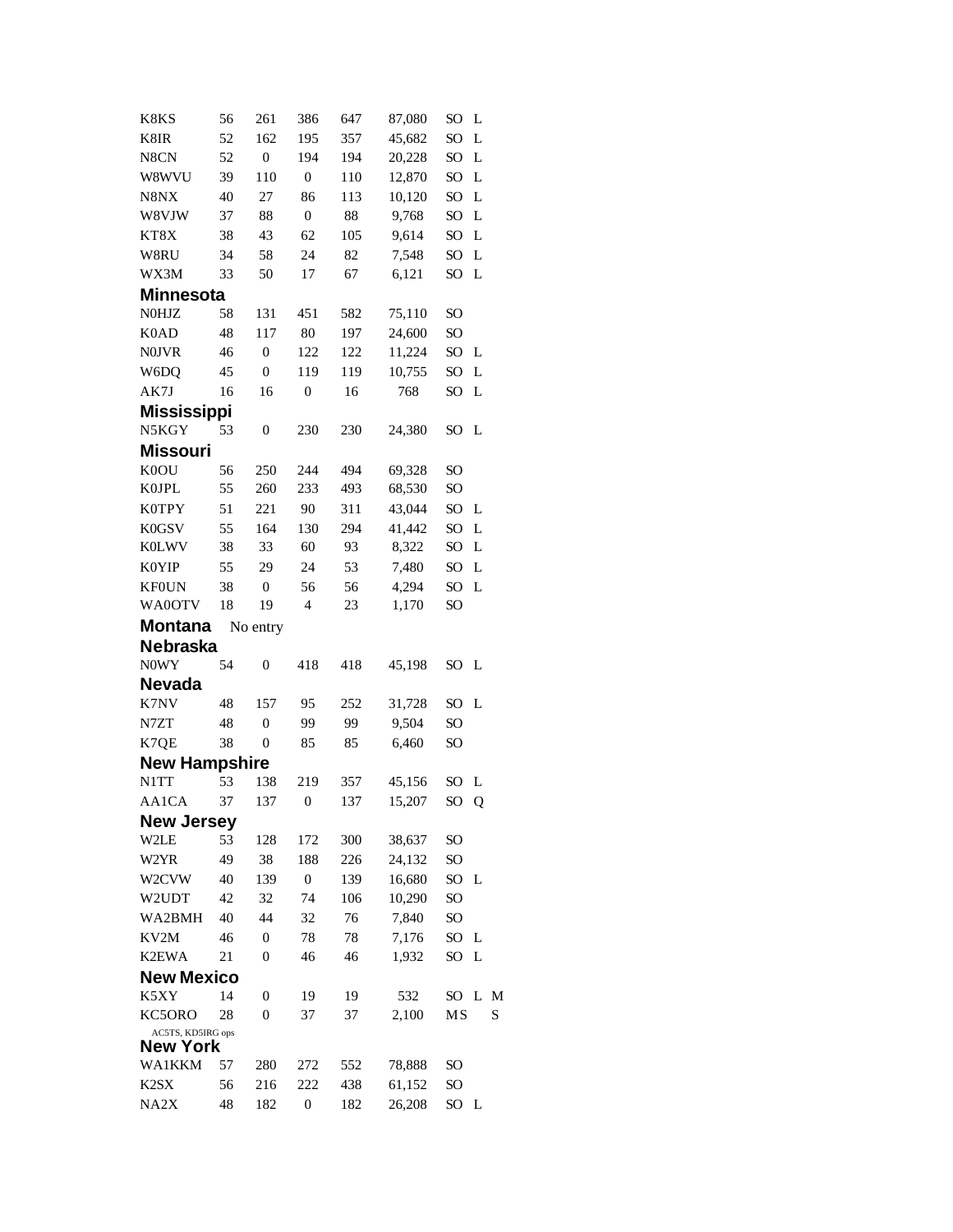| W2EZ                                   | 42       | 149              | $\boldsymbol{0}$ | 149 | 18,837  | SO              | L      |
|----------------------------------------|----------|------------------|------------------|-----|---------|-----------------|--------|
| K <sub>2</sub> ONP                     | 43       | 61               | 99               | 160 | 16,490  | SO <sub>1</sub> |        |
| W <sub>2</sub> W <sub>C</sub>          | 42       | 53               | 61               | 114 | 11,802  | SO              | L      |
| WB2LOS                                 | 45       | 13               | 108              | 121 | 11,475  | SO              | L      |
| K2EL                                   | 43       | 28               | 36               | 64  | 6,708   | SO <sub>1</sub> |        |
| K <sub>2</sub> POF                     | 55       | 86               | 267              | 353 | 43,560  | MS L            |        |
| K2PC, KZ5P, SWL ops                    |          |                  |                  |     |         |                 |        |
| <b>North Carolina</b>                  |          |                  |                  |     |         |                 |        |
| KO7X                                   | 56       | 236              | 296              | 532 | 72,940  | SO              |        |
| K4MA                                   | 52       | 85               | 213              | 298 | 35,412  | SO              |        |
| KO4MM                                  | 54       | $\boldsymbol{0}$ | 231              | 231 | 24,948  | SO              | L      |
| N <sub>4</sub> IJ                      | 41       | 151              | $\boldsymbol{0}$ | 151 | 18,573  | SO              | L      |
| N4UOH                                  | 33       | 124              | $\mathbf{0}$     | 124 | 12,276  | SO              | L      |
| K4NYS                                  | 42       | 11               | 103              | 114 | 10,038  | SO              | L      |
| W2VMX                                  | 18       | 21               | $\boldsymbol{0}$ | 21  | 1,134   | SO              | Q      |
| W <sub>4</sub> NC<br>KG4CZU, N4VHK ops | 51       | 12               | 223              | 235 | 24,633  |                 | MS L S |
| <b>North Dakota</b>                    |          |                  |                  |     |         |                 |        |
| K <sub>0</sub> U <sub>D</sub>          | 51       | $\boldsymbol{0}$ | 277              | 277 | 28,305  | SO L            |        |
| Ohio                                   |          |                  |                  |     |         |                 |        |
| W8GN                                   | 56       | 243              | 428              | 671 | 88,760  | SO              |        |
| K8MR                                   | 54       | 212              | 251              | 463 | 61,452  | SO              | L      |
| W8KNO                                  | 50       | $\boldsymbol{0}$ | 211              | 211 | 21,100  | SO              | L      |
| K8ZT                                   | 46       | 86               | 80               | 166 | 19,228  | SO              | Q      |
| N8BJQ                                  | 42       | 53               | 61               | 114 | 11,802  | SO              | L      |
| <b>Oklahoma</b>                        |          |                  |                  |     |         |                 |        |
| K5TT                                   | 39       | 64               | 39               | 103 | 10,530  | SO              | L      |
| <b>K0CIE</b>                           | 35       | 51               | 40               | 91  | 8,155   | SO              |        |
| Oregon                                 |          |                  |                  |     |         |                 |        |
| KI7Y                                   | 52       | 243              | 182              | 425 | 56,888  | SO.             | L      |
| N7VS                                   | 41       | 94               | 47               | 141 | 15,416  | SO              | L      |
| KU7K                                   | 43       | 12               | 93               | 105 | 9,546   | SO              | L      |
| N7EMC                                  | 42       | $\boldsymbol{0}$ | 83               | 83  | 6,972   | SO              | L      |
| KC7CZZ                                 | 30       | $\boldsymbol{0}$ | 43               | 43  | 2,610   | SO              | L      |
| Pennsylvania                           |          |                  |                  |     |         |                 |        |
| K3NM                                   | 57       | 293              | 595              | 888 | 117,933 | SO              |        |
| LU9AY op                               |          |                  |                  |     |         |                 |        |
| W7LPF                                  | 54       | 199              | 144              | 343 | 47,790  | SO              | L      |
| AD8J                                   | 52       | 137              | 157              | 294 | 37,752  | SO <sub>1</sub> |        |
| N3RJ                                   | 51       | 136              | 166              | 302 | 37,740  | SO <sub>1</sub> |        |
| AA3LX                                  | 53<br>50 | 99               | 154              | 253 | 32,118  | SO              | L      |
| AA3ML                                  |          | 147              | 73               | 220 | 29,350  | SO              | L      |
| K3WW                                   | 51       | 71               | 125              | 196 | 23,664  | SO <sub>1</sub> |        |
| K3PP                                   | 49       | 49               | 157              | 206 | 22,638  | SO              |        |
| KC3LV                                  | 51       | $\boldsymbol{0}$ | 172              | 172 | 17,544  | SO              | L      |
| NA3V                                   | 42       | 94               | 64               | 158 | 17,220  | SO <sub>1</sub> | L      |
| WB3DOM                                 | 44       | 79               | 42               | 121 | 14,124  | SO <sub>1</sub> |        |
| N3IKO                                  | 44       | $\boldsymbol{0}$ | 154              | 154 | 13,552  | SO              |        |
| W3AG                                   | 38       | 101              | 22               | 123 | 13,224  | SO <sub>1</sub> | Q      |
| K3MD                                   | 42       | 51               | 80               | 131 | 13,188  | SO <sub>1</sub> |        |
| W3NTD                                  | 47       | $\boldsymbol{0}$ | 100              | 100 | 9,400   | SO              | L      |
| K3TX                                   | 23       | 34               | $\boldsymbol{0}$ | 34  | 2,346   | SO              | L      |
| WA3JXW                                 | 14       | 16               | $\boldsymbol{0}$ | 16  | 672     | SO              | L      |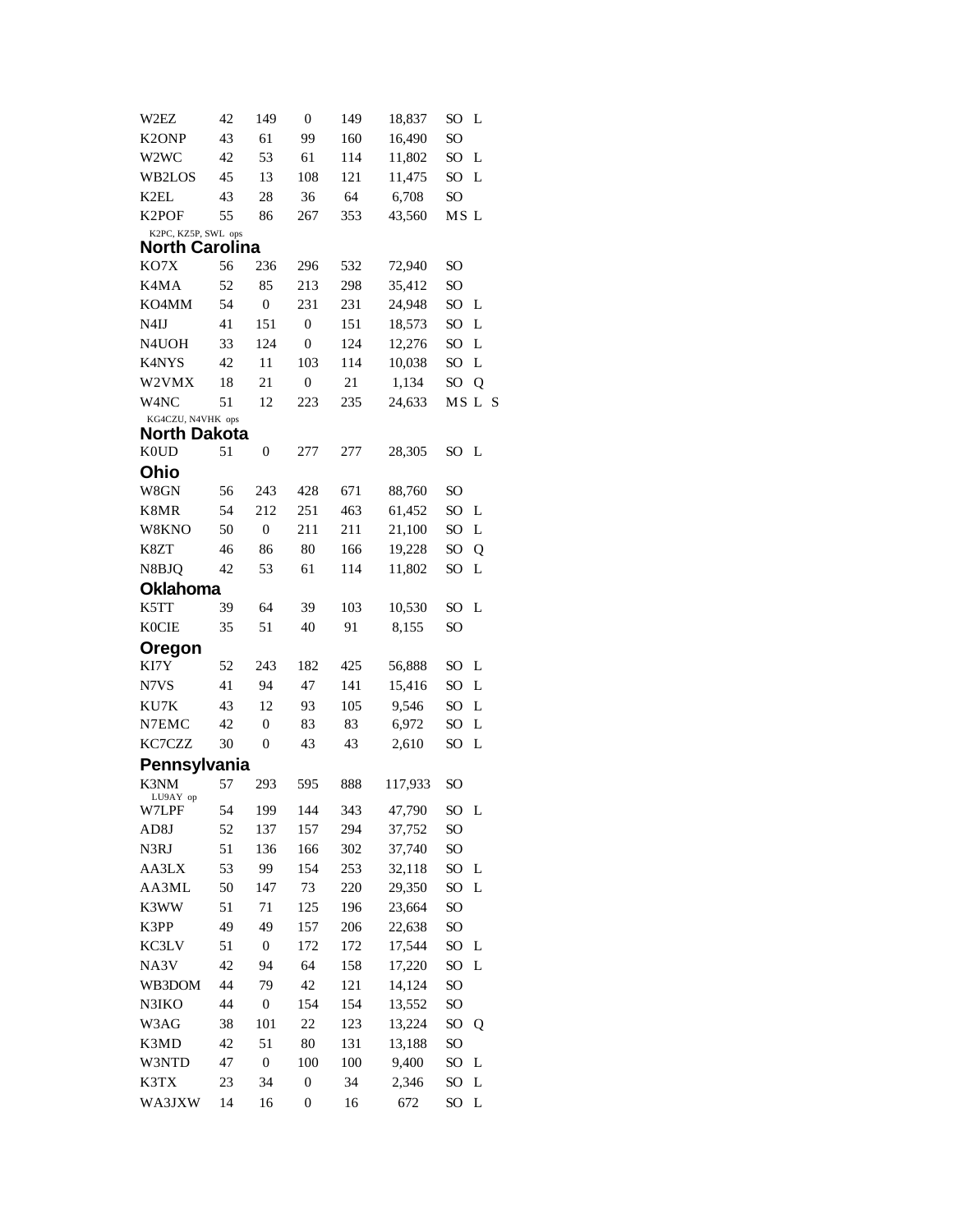| W3IQ                                                                     | 50 | 121              | 125              | 246   | 30,700  | МS              |   |   |  |  |  |
|--------------------------------------------------------------------------|----|------------------|------------------|-------|---------|-----------------|---|---|--|--|--|
| W3IQ, N3SD ops                                                           |    |                  |                  |       |         |                 |   |   |  |  |  |
| Rhode Island                                                             |    |                  |                  |       |         |                 |   |   |  |  |  |
| NB1B                                                                     | 58 | 264              | 627              | 891   | 118,668 | SO              |   |   |  |  |  |
| <b>South Carolina</b>                                                    |    |                  | No entry         |       |         |                 |   |   |  |  |  |
| <b>South Dakota</b>                                                      |    |                  | No entry         |       |         |                 |   |   |  |  |  |
| Tennessee                                                                |    |                  |                  |       |         |                 |   |   |  |  |  |
| <b>K0EJ</b>                                                              | 53 | 69               | 371              | 440   | 50,376  | SO              | L |   |  |  |  |
| NY4N                                                                     | 53 | 133              | 169              | 302   | 39,193  | SO.             | L |   |  |  |  |
| W <sub>4</sub> DAN                                                       | 49 | 83               | 146              | 229   | 26,582  | SO              | L |   |  |  |  |
| <b>WO4O</b>                                                              | 53 | 47               | 166              | 213   | 25,148  | SO              | L |   |  |  |  |
| K <sub>4</sub> BP                                                        | 48 | $\boldsymbol{0}$ | 230              | 230   | 22,128  | SO <sub>1</sub> |   |   |  |  |  |
| K4UK                                                                     | 41 | 124              | 28               | 152   | 17,650  | SO              | L |   |  |  |  |
| W4TYU                                                                    | 38 | 140              | $\overline{0}$   | 140   | 15,960  | SO              | L |   |  |  |  |
| WA4JA                                                                    | 45 | $\boldsymbol{0}$ | 126              | 126   | 11,340  | SO              | L |   |  |  |  |
| W4TDB                                                                    | 45 | $\boldsymbol{0}$ | 118              | 118   | 10,665  | SO              | Q |   |  |  |  |
| KF4TJE                                                                   | 44 | $\overline{0}$   | 98               | 98    | 8,668   | SO              |   |   |  |  |  |
| W4OGG                                                                    | 18 | $\mathbf{0}$     | 27               | 27    | 972     | SO              | L |   |  |  |  |
| Texas                                                                    |    |                  |                  |       |         |                 |   |   |  |  |  |
| K5GA                                                                     | 58 | 370              | 786              | 1,156 | 155,614 | SO              |   |   |  |  |  |
| K5XR                                                                     | 58 | 230              | 569              | 799   | 106,111 | SO              |   |   |  |  |  |
| N <sub>1</sub> CC                                                        | 55 | 178              | 238              | 416   | 55,687  | SO.             | L |   |  |  |  |
| <b>N1LN</b>                                                              | 50 | 163              | 158              | 321   | 40,250  | SO              | L |   |  |  |  |
| K1TU                                                                     | 52 | 83               | 232              | 315   | 37,154  | SO              |   |   |  |  |  |
| KM5WR                                                                    | 55 | 89               | 198              | 287   | 36,520  | SO.             | L |   |  |  |  |
| W3DYA                                                                    | 47 | 249              | $\mathbf{0}$     | 249   | 35,109  | SO              | L |   |  |  |  |
| AD5A                                                                     | 54 | 101              | 170              | 271   |         |                 |   |   |  |  |  |
|                                                                          |    |                  |                  |       | 34,857  | SO              |   |   |  |  |  |
| KD5HTB                                                                   | 53 | $\boldsymbol{0}$ | 243              | 243   | 25,758  | SO              | L |   |  |  |  |
| N5EG                                                                     | 50 | $\mathbf{0}$     | 239              | 239   | 23,950  | SO              |   |   |  |  |  |
| NO5W                                                                     | 41 | 170              | $\boldsymbol{0}$ | 170   | 20,971  | SO              | L |   |  |  |  |
| KI5DR                                                                    | 46 | $\overline{0}$   | 139              | 139   | 12,834  | SO.             | L |   |  |  |  |
| WA5DTK                                                                   | 47 | 25               | 90               | 115   | 11,985  | SO              |   |   |  |  |  |
| W5NR                                                                     | 27 | 57               | $\boldsymbol{0}$ | 57    | 4,617   | SO.             | L |   |  |  |  |
| K5T                                                                      | 29 | $\boldsymbol{0}$ | 50               | 50    | 2,900   | SO              |   | S |  |  |  |
| KD5LNO                                                                   | 25 | 0                | 36               | 36    | 1,825   | SO              |   |   |  |  |  |
| KD6WEU                                                                   | 16 | $\mathbf{0}$     | 17               | 17    | 544     | SO              |   |   |  |  |  |
| W5KFT                                                                    | 54 | 210              | 243              | 453   | 60,345  | MМ              |   |   |  |  |  |
| K5PI, W5SJ, W5GAI, N6ZZ, K5TSQ, K5TR, WM5R, WS4G, N5RZ, K5KM ops<br>Utah |    | No entry         |                  |       |         |                 |   |   |  |  |  |
| <b>Vermont</b>                                                           |    |                  |                  |       |         |                 |   |   |  |  |  |
| KK1L                                                                     | 57 | 176              | 496              | 672   | 86,725  | SO              |   |   |  |  |  |
| K <sub>1</sub> IB                                                        | 40 | 186              | $\boldsymbol{0}$ | 186   | 22,320  | SO              | L |   |  |  |  |
| <b>K1CN</b>                                                              | 36 | $\boldsymbol{0}$ | 71               | 71    | 5,112   | SO              | L |   |  |  |  |
|                                                                          |    |                  |                  |       |         |                 |   |   |  |  |  |
| Virginia                                                                 |    |                  |                  |       |         |                 |   |   |  |  |  |
| K7SV                                                                     | 56 | 310              | 327              | 637   | 88,704  | SO              | L |   |  |  |  |
| N4JED                                                                    | 50 | 89               | 152              | 241   | 28,675  | SO              | L |   |  |  |  |
| W4SNH                                                                    | 44 | 116              | $\boldsymbol{0}$ | 116   | 15,312  | SO              | L |   |  |  |  |
| KG6AR                                                                    | 47 | $\boldsymbol{0}$ | 146              | 146   | 13,724  | SO              | L |   |  |  |  |
| AA4KD                                                                    | 39 | 73               | 24               | 97    | 10,471  | SO              | L |   |  |  |  |
| K <sub>1</sub> SO                                                        | 39 | $\boldsymbol{0}$ | 78               | 78    | 6,084   | SO              |   |   |  |  |  |
| KK4R                                                                     | 26 | 29               | 17               | 46    | 3,185   | SO              | Q |   |  |  |  |
| K4KDJ                                                                    | 46 | 54               | 123              | 177   | 18,768  | МS              |   | S |  |  |  |

K4EP, 5B4AFM, KF4YLM ops